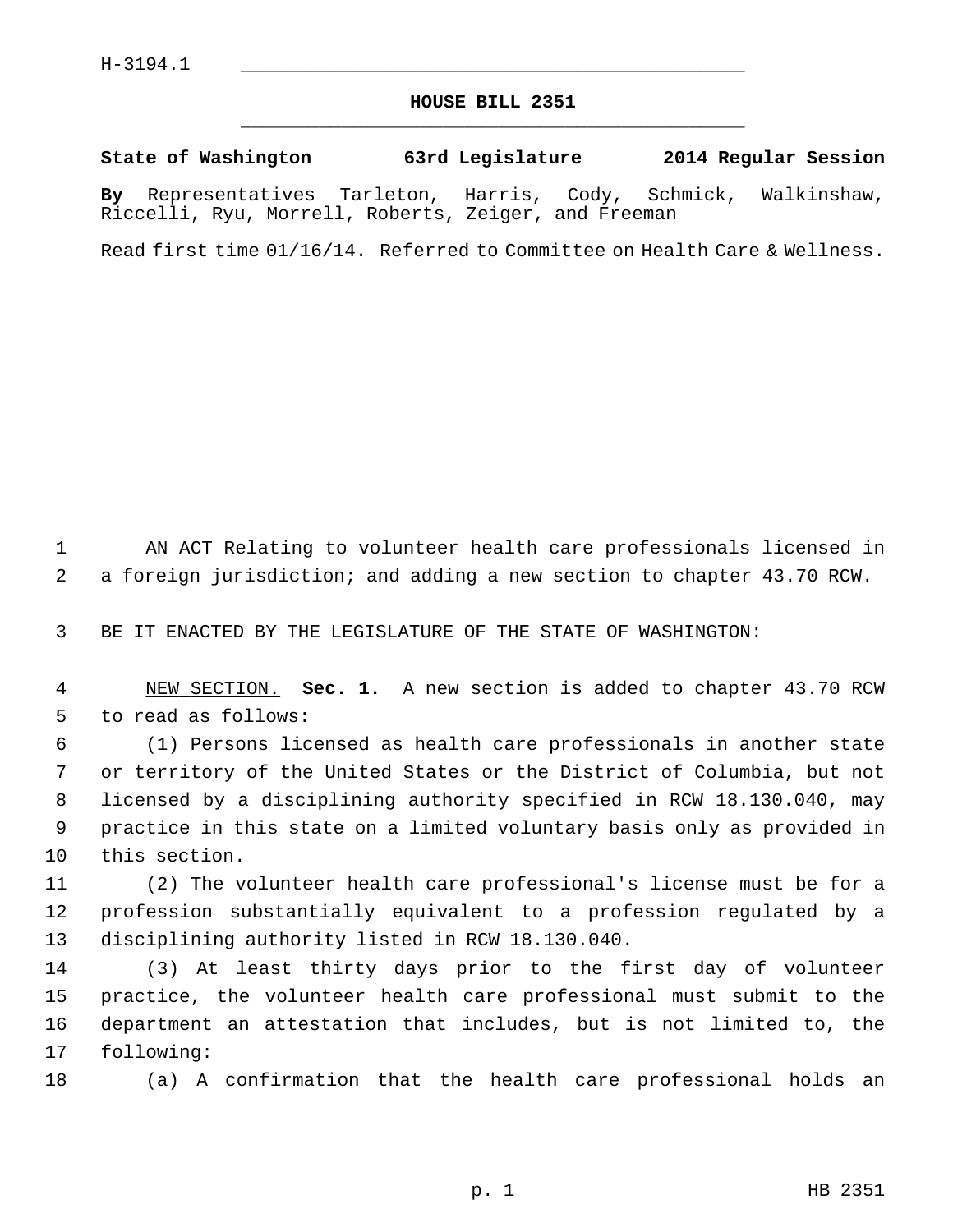1 active license to practice in any state or territory of the United 2 States or the District of Columbia;

 3 (b) A confirmation that the health care professional is not 4 presently subject to any disciplinary action or investigation for 5 criminal or professional misconduct in any jurisdiction;

 6 (c) An acknowledgment that the health care professional understands 7 he or she may not perform any activity outside the relevant 8 professional scope of practice permitted under Washington law, 9 irrespective of the scope of practice permitted in his or her state or 10 territory of residence;

11 (d) A confirmation that the health care professional has not 12 volunteered in Washington for more than thirty days in the current 13 calendar year;

14 (e) The contact information of the organization sponsoring the 15 medical clinic or health care event, if any; and

16 (f) Anticipated volunteer practice dates.

17 (4) The attestation must be made on a form established by the 18 secretary.

19 (5) If the volunteer health care professional's practice is in 20 response to a declared state of emergency under RCW 43.06.010, he or 21 she must submit the attestation required in subsection (3) of this 22 section as soon as practicable under the circumstances.

23 (6) Neither the volunteer health care professional nor the 24 organization sponsoring a medical clinic or health care event, if any, 25 may charge for any time or services performed in Washington. However, 26 organizations sponsoring a medical clinic or health care event or 27 providing services during a declared state of emergency may pay or 28 reimburse the volunteer health care professional for actual incurred 29 travel costs.

30 (7) No health care professional permitted to practice in Washington 31 under this section may volunteer more than thirty days in any calendar 32 year unless in immediate response to a declared state of emergency 33 under RCW 43.06.010.

34 (8) Any organization sponsoring a medical clinic or health care 35 event using the services of any volunteer health care professional 36 permitted to practice under this section must:

37 (a) Independently verify each requirement in subsection (3) of this